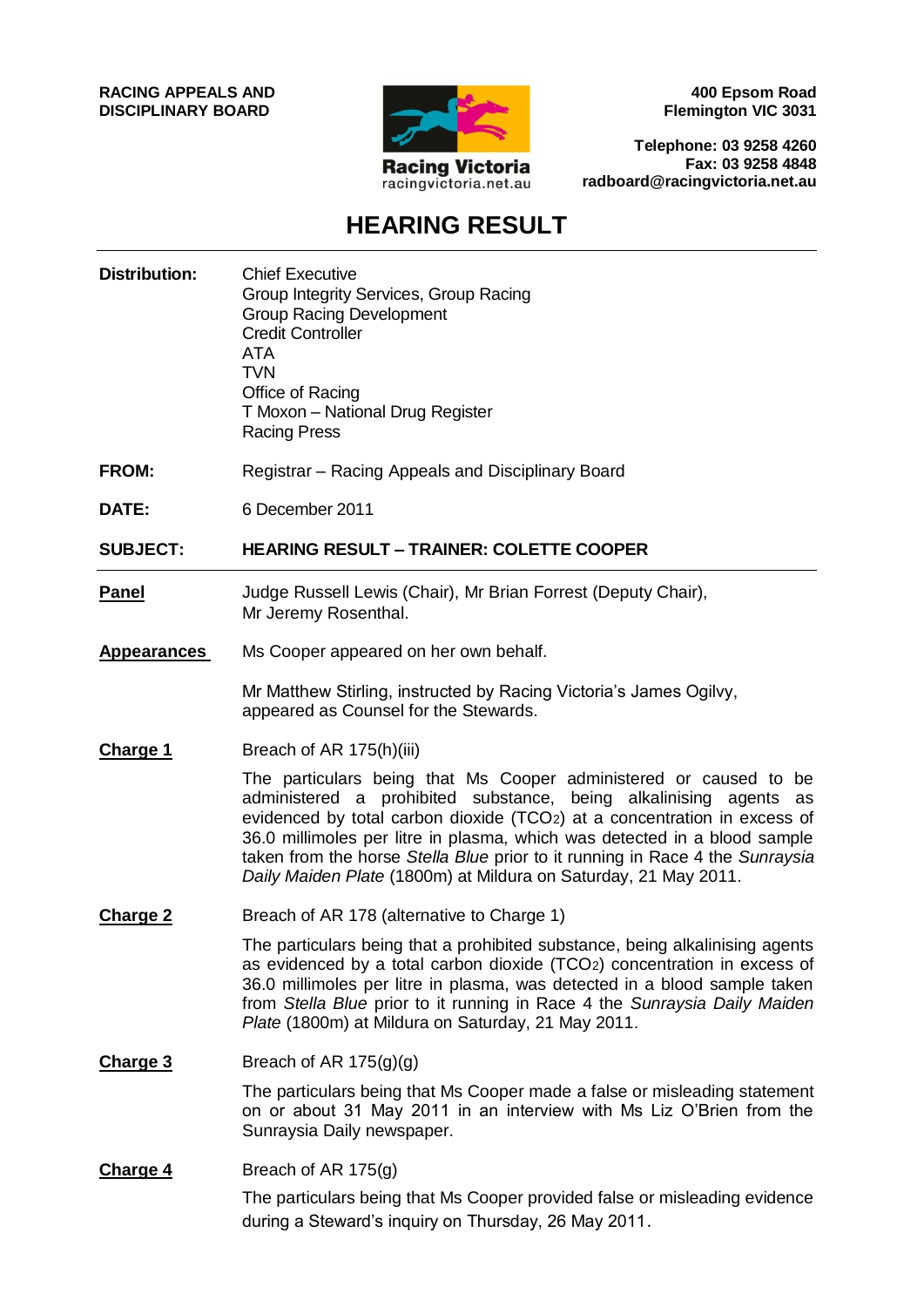| <b>Plea</b>     | Charge 1 - Not guilty.<br>Charge 2 - Guilty.<br>Charge 3 - Not guilty.<br>Charge 4 - Not guilty.                                                                                                                                                                                                                         |
|-----------------|--------------------------------------------------------------------------------------------------------------------------------------------------------------------------------------------------------------------------------------------------------------------------------------------------------------------------|
| <b>Decision</b> | The Board finds Charges 1-4 inclusive proved and Ms Cooper convicted on<br>each charge.                                                                                                                                                                                                                                  |
|                 | In relation to Charge 1, Ms Cooper disqualified for a period of 6 months -<br>commencing at midnight on Tuesday, 20 December 2011 and expiring at<br>midnight on Tuesday, 19 June 2012.                                                                                                                                  |
|                 | In relation to Charge 2, Ms Cooper suspended for a period of 2 months $-$<br>commencing at midnight on Saturday, 10 December 2011 and expiring at<br>midnight on Thursday, 9 February 2012.                                                                                                                              |
|                 | In relation to Charges 3 and 4, Ms Cooper suspended for a period of 1<br>month on each charge with the suspensions to be served concurrently with<br>the suspension incurred for Charge 2. That is, they will commence at<br>midnight on Saturday, 10 December 2011 and expire at midnight on<br>Monday, 9 January 2012. |
|                 | Pursuant to AR 177 Stella Blue disqualified as ninth placegetter of the<br>Sunraysia Daily Maiden Plate at Mildura on Saturday, 21 May 2011 and the<br>places amended as follows:                                                                                                                                        |
|                 | $9th$ – Fayebelle, 10 <sup>th</sup> – Bruce's Girl.                                                                                                                                                                                                                                                                      |

**Georgie Curtis Registrar - Racing Appeals and Disciplinary Board**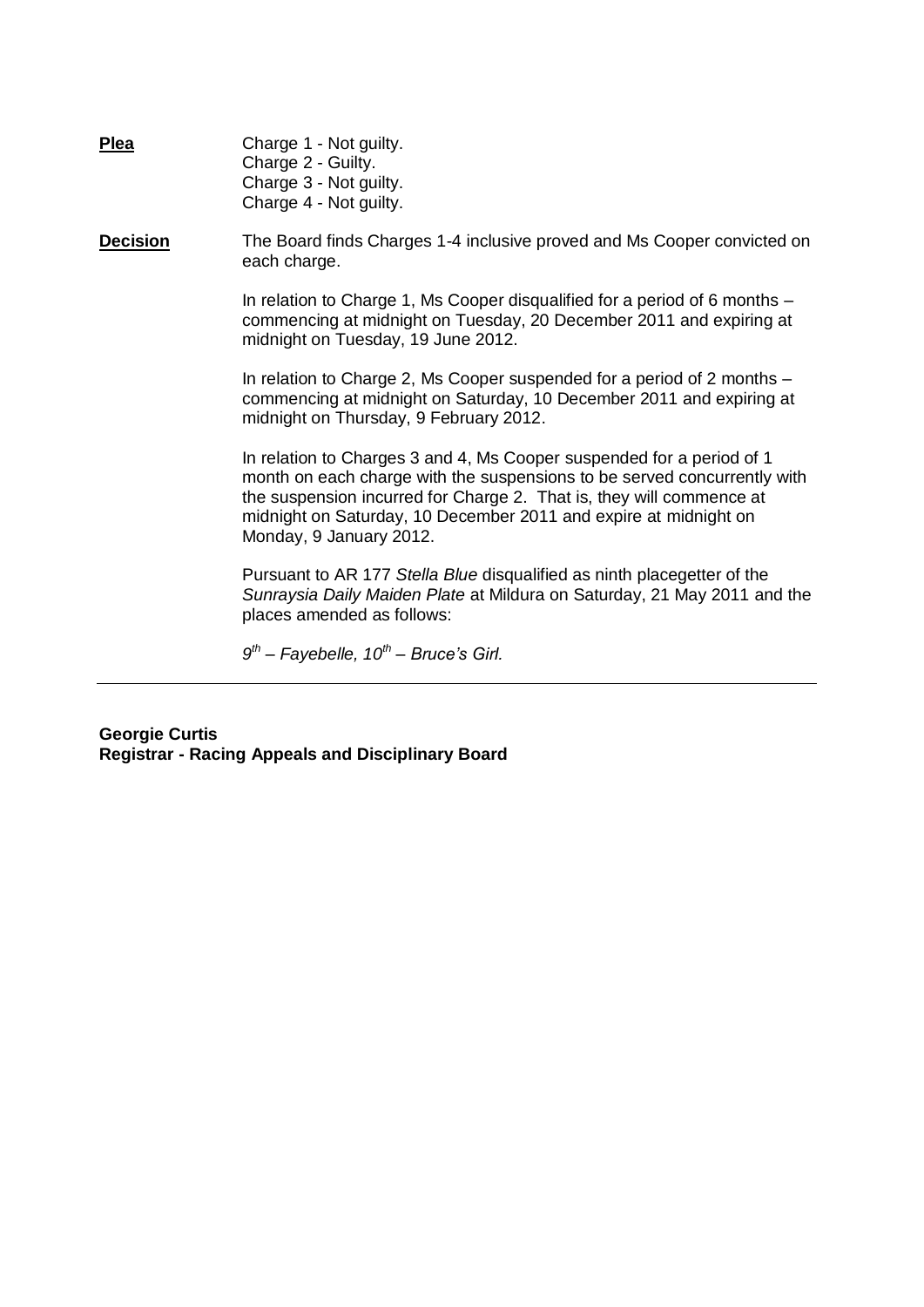# **TRANSCRIPT OF**

### **PROCEEDINGS**

#### **RACING APPEALS AND DISCIPLINARY BOARD**

\_\_\_\_\_\_\_\_\_\_\_\_\_\_\_\_\_\_\_\_\_\_\_\_\_\_\_\_\_\_\_\_\_\_\_\_\_\_\_\_\_\_\_\_\_\_\_\_\_\_\_\_\_\_\_\_\_\_\_\_\_\_\_

**HIS HONOUR JUDGE R.P.L. LEWIS, Chairman MR B. FORREST, Deputy Chairman MR J. ROSENTHAL**

#### **EXTRACT OF PROCEEDINGS**

**DECISION**

#### **TRAINER: COLETTE COOPER**

#### **MELBOURNE**

#### **THURSDAY, 6 DECEMBER 2011**

MR M. STIRLING, with MR J. OGILVY, appeared on behalf of the RVL Stewards

MS C. COOPER appeared on her own behalf